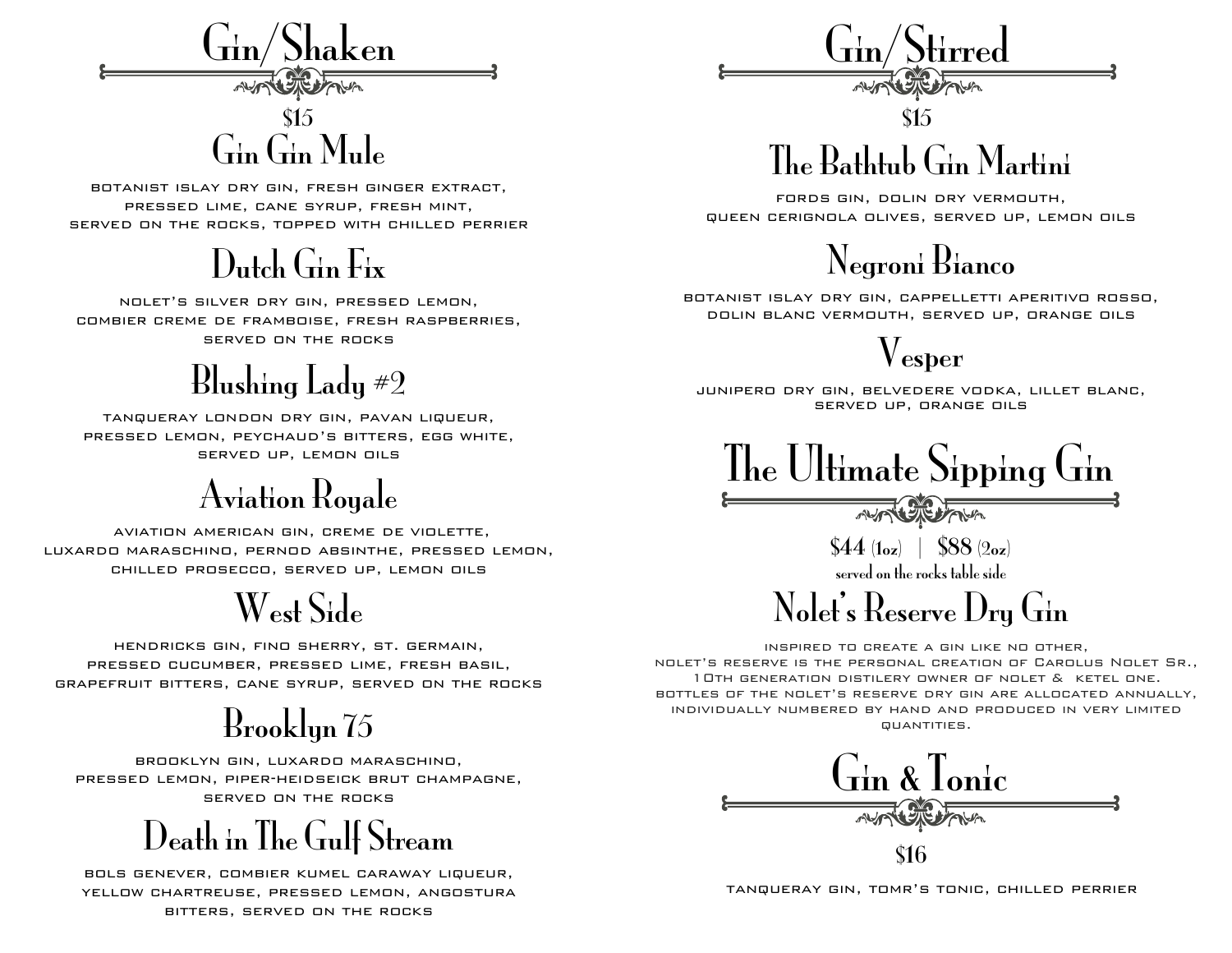

dutch's spirits moonshine, luxardo maraschino, creme de peche, pressed lime, peychaud's bitters, served up

## Morning Daisy

glenmorangie 10yr old single malt scotch, yellow chartreuse, pressed lemon, pernod absinthe, organic egg white, served up, lemon oils

## Presbyterian Revenge

cutty sark prohibition blended scotch, cynar amaro, pressed lemon, grapefruit bitters, cane syrup, chilled perrier, served on the rocks, grapefruit oils

Boulevardier Whiskey/Stirred \$15

bulleit straight rye whiskey, punt e mes vermouth, campari, dubonnet rouge, served on the rocks, orange oils

## Dagny Taggart

highland park 12yr old single malt scotch, dolin rouge vermouth, aperol, peychaud's bitters, served up, orange oils

#### Boutonniere

knappogue castle 12yr old irish whiskey, dolin blanc vermouth, saint germain, peychaud's and orange bitters, served up, lemon oils

Tequila & Mezcal

 $\begin{bmatrix} $15\\ \text{C} \end{bmatrix}$ 

herradura reposado tequila, del maguey vida mezcal, montenegro amaro, pressed lime & grapefruit, agave, angostura bitters, shaken & served on the rocks

#### Paloma

don julio blanco tequila, cointreau, cappelletti aperitivo rosso, pressed lime & grapefruit, grapefruit bitters, shaken & served on the rocks



patron silver tequila, luxardo maraschino, pressed lime & grapefruit, peychaud's bitters, brandied cherries, shaken & served up

#### antaro

del maguey vida mezcal, pressed cucumber, fresh lime juice, organic egg white, agave-sage solution, fresh sage, shaken & served up



hennessy vs cognac, dolin rouge vermouth, grand marnier, fernet branca, angostura bitters, pernod absinthe, stirred and served up, orange oils



remy martin 1738 cognac, green chartreuse, pressed lemon, cane syrup, angostura bitters, fresh sage, shaken & served up, lemon oils